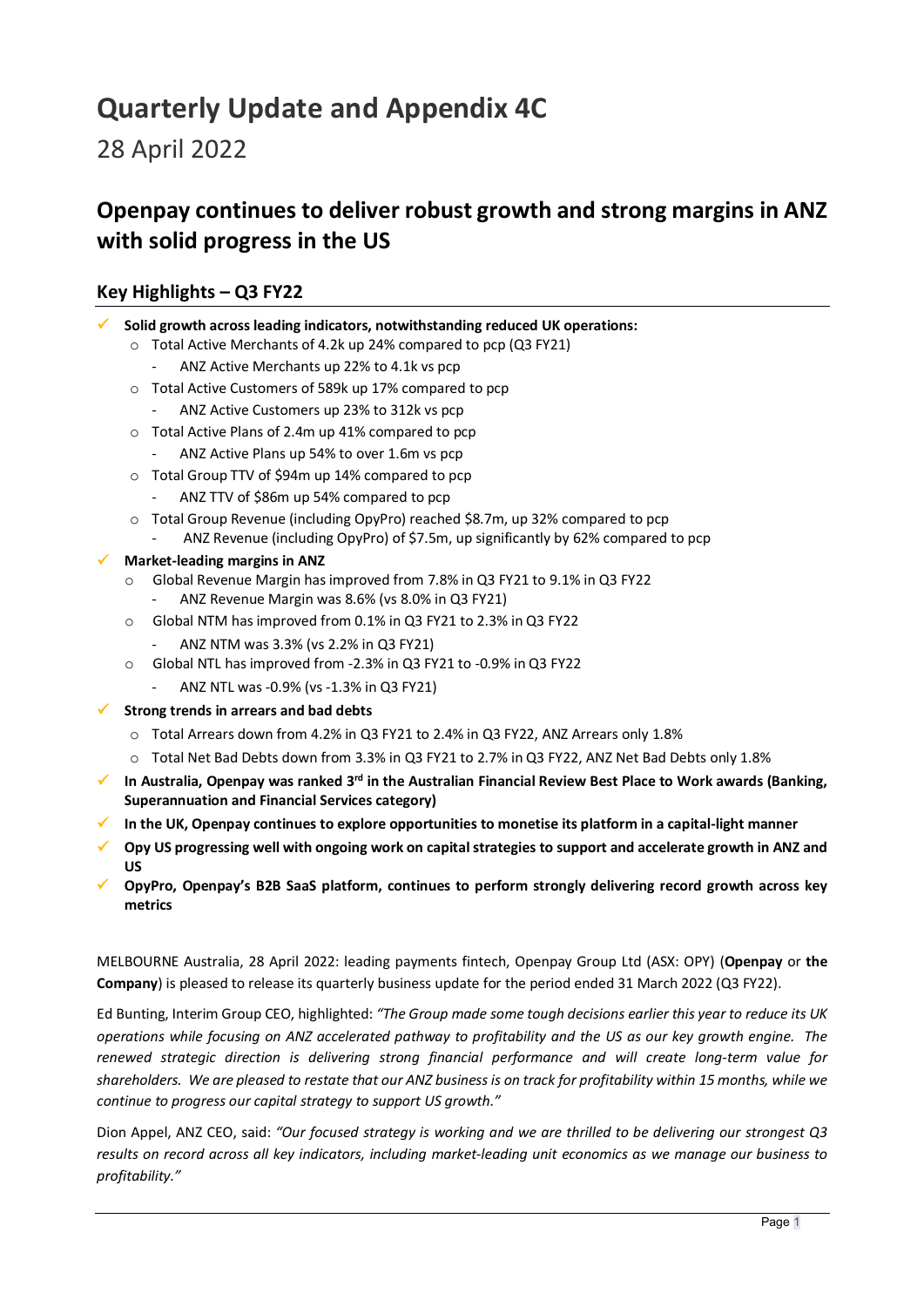## **Group Update**



Openpay continues to partner with aggregators and distributors to grow at scale both in ANZ and in the US. **Active Merchants increased 24% vs pcp** to 4.2k as at Q3 FY22. Strong growth is expected in upcoming quarters from signed deals in ANZ and rampup in the US.





**Active Customers grew 17% vs pcp** to reach 589k at the end of Q3 FY22, impacted by reduced operations in the UK. ANZ continues to grow strongly, up 23% vs pcp.

In the quarter, Openpay's improved customer experience and strong value proposition led to a record 57% of Openpay's customers holding multiple active plans (ANZ: 63%), and 90% of active plans are held by repeat customers (ANZ: 91%).

**Active Plans increased 41% vs pcp**, reaching 2.4m at the end of the quarter, despite UK operations being significantly reduced. ANZ grew a solid 54% vs pcp.

During Q3 FY22, 84% of TTV was from plans three months or longer as the Company continues to gain traction across target verticals in ANZ and the US.

## **ANZ Update – targeting to deliver profitability within 15 months, underpinned by strong unit economics**

Openpay's Q3 FY22 results continue to reinforce the ANZ business model with further momentum and improvement across lead indicators following a record Q2 FY22 that included the Christmas peak period.

Openpay ANZ achieved quarterly TTV of \$86m, an increase of 54% vs pcp. In March alone, daily ANZ TTV averaged \$1m, up 50% vs pcp. ANZ BNPL Revenue increased a substantial 65% pcp to reach \$7.4m at the end of the quarter. This strong performance was coupled with our market-leading revenue margin of 8.6% (up 60bps vs pcp) and NTM of 3.3% (up 110bps vs pcp) in Q3 FY22.

Continued growth across key leading indicators, with Active Merchants reaching 4.1k, an increase of 22% vs pcp, driven by strong growth across key consumer segments. Active Customers grew at 23% vs pcp to reach over 312k in Q3 FY22 and Active Plans grew a strong 54% vs pcp to over 1.6m, highlighting increased demand for Openpay's payment plans and value proposition.

In March, Openpay's integration with e-commerce platform BigCommerce went live and is available in all Openpay's markets. In Australia, this has now facilitated well-known merchants such as Superdry (the first brand to launch under a broader deal with Brand Collective), Milano Republic, and Tool Kit Depot. Important to note that Brand Collective is also on the Apparel 21 POS platform with which we have a native integration. This aggregator partnership made the integration in-store with Superdry smooth and seamless. This is very much part of our channel partner aggregator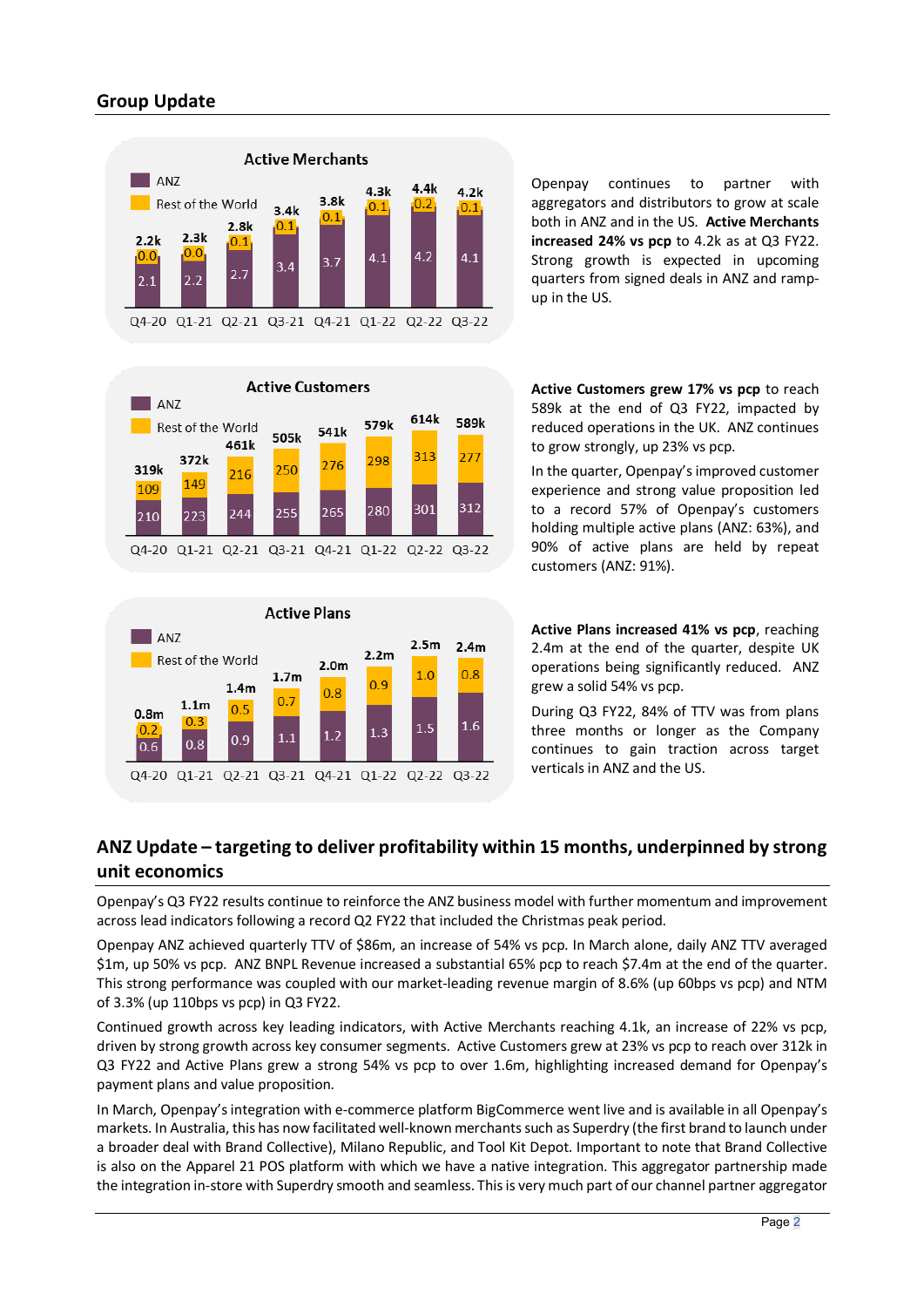strategy to scale merchants smartly across all our verticals. Other notable merchants signed in Q3 include Tyrepower, Clear Aligners Excellence, Howard Storage World, AFL Stores, and more. In Education, Openpay signed RMIT, with Openpay providing payment plans for students enrolling in online courses that don't receive Government Support (HECS).

Our targeted approach continues to deliver market-leading margins and together with business simplification and efficiencies, support Openpay's ambition to deliver profitability in ANZ within 15 months.

### **US Update – Continued progress**

Openpay continues to progress its US operations, with the following key highlights during the quarter:

- Opy advanced into other US jurisdictions, including the US states of Georgia and Wyoming, allowing Opy the ability to operate in 47 US States, with final states to be in place in the coming weeks.
- Completed testing and tuning on the products in order to validate the larger ticket transactions Opy is targeting across chosen verticals.
- Large (confidential) insurance partner successfully launched, with salesforce training and marketing initiatives underway.
- **IMMING 19 Imminent launch of BNPL 2.0 pay by text innovative offering with partner Everyware, an exciting capability** with strong applicability in Automotive and Healthcare where text scheduling and payments communications are very common.
- Opy continues to attract very large ecosystems partners (like FIS and Amex) and large vertical-specific aggregators across target verticals. This is a central part of Opy's go-to-market strategy through revenue share deals with partners. Several new deals are in late stages of negotiation, including cross-vertical payments processing partners and vertical-specific partners offering Opy access to thousands of merchants and millions of consumers.

Openpay continues to work with investment bank Keefe, Bruyette & Woods (KBW) on capital strategies to support the US growth, which may include direct equity or debt investment in Opy USA or its subsidiaries. Securing suitable capital funding is a critical milestone to enable Opy USA to proceed to full commercial launch and scale in the US.

While there is currently no certainty that an investment may eventuate, Openpay will continue to keep the market updated as appropriate.

### **UK Update – Exploring opportunities**

Following the Company's January announcement, Openpay's UK operations and associated cost base have been significantly reduced, resulting in a release of capital back to Australia. Openpay will continue to explore opportunities to monetise the UK platform in a capital-light manner going forward.

### **OpyPro Update – Strong performance with record growth**

OpyPro, Openpay's B2B SaaS platform continued to grow strongly with Q3 FY22 TTV on the platform reaching \$10.4m, up 602% vs pcp.

Total active accounts grew 157% vs pcp with over 8,000 active accounts and more than 9,100 accounts now onboarded to platform. Revenue from transaction fees increased 585% vs pcp, driven by volume and accounts growth.

Volumes from existing OpyPro enterprise clients live on the platform in Australia continues to grow as funding from partner Lumi delivers a positive impact to utilisation, where funding is required. Delivering on OpyPro's promise to be a SaaS platform business that is capital light and very low risk.

New contracts have been signed with Home Improvements company Sunstar Flooring with the pipeline for new enterprise customers continuing to grow and mature.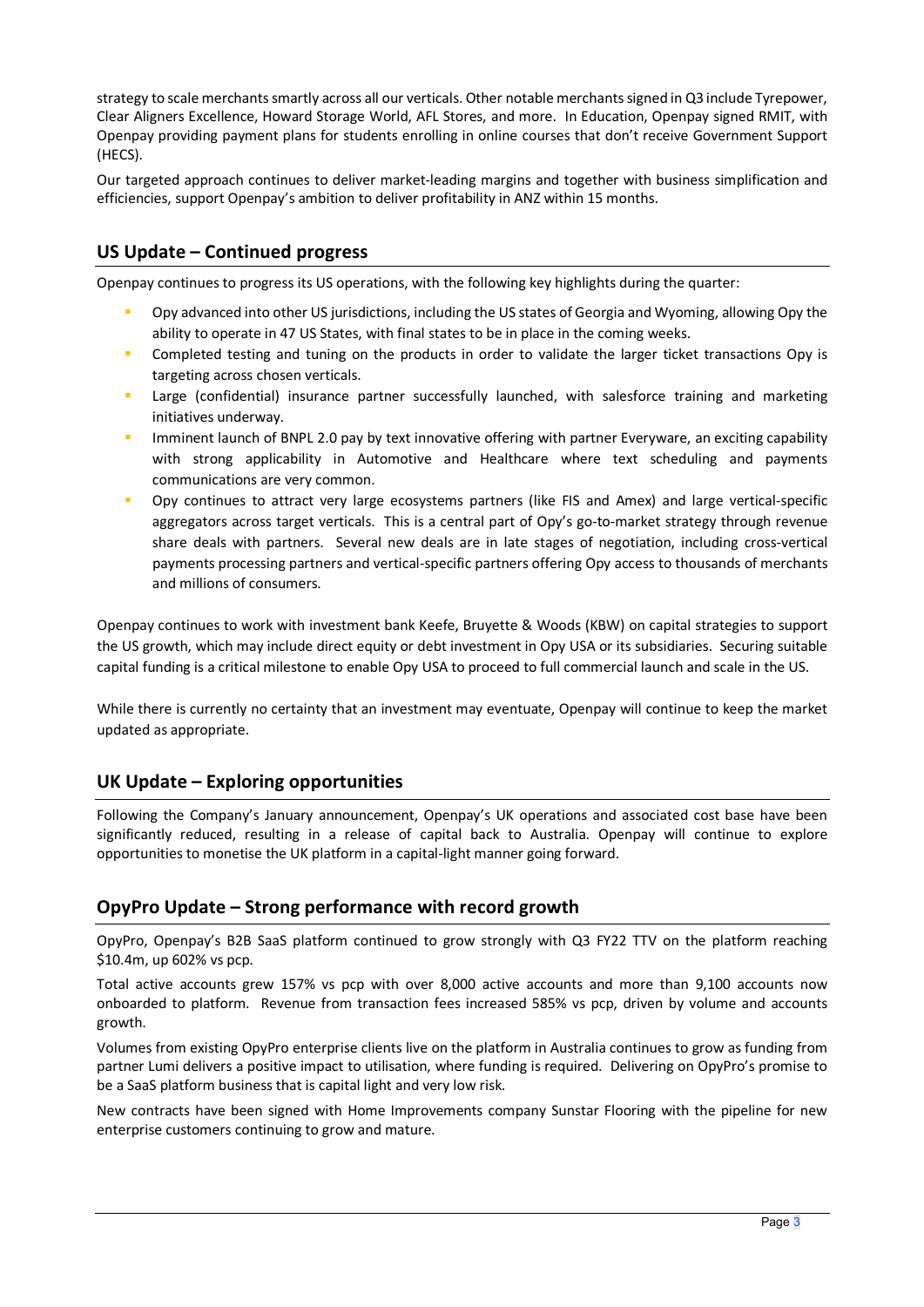

ANZ TTV continues to grow at a strong pace, reaching \$86m at the end of Q3 FY22 (up 54% vs pcp). In March alone, daily ANZ TTV averaged \$1m, up 50% vs pcp. Q3 FY22 Group TTV continued to grow to reach \$94m, despite the Group's decision to significantly reduce its UK operations.

ANZ BNPL revenue grew 65% to reach \$7.4m in Q3 FY22. Group BNPL Revenue increased 33% to \$8.6m, impacted by the reduction in revenue from its moderated UK operations which will continue to decline as the UK operations run off.

Q4-20 Q1-21 Q2-21 Q3-21 Q4-21 Q1-22 02-22 03-22





Openpay continues to deliver market-leading margins, with ANZ's revenue margin of 8.6% in Q3 FY22, while Group's revenue margin was 9.1% for the quarter

NTM for ANZ was 3.3%, while Group NTM was 2.3% in the quarter.

NTL for ANZ was -0.9%, while Group NTL was also -0.9% in Q3 FY22.

Portfolio performance improved vs pcp. ANZ Q3 FY22 stand-alone Arrears are only 1.8% (vs 2.2% in Q3 FY21) and Net Bad Debts only 1.8% (vs 1.9% in Q3 FY21). Group Arrears levels have dropped to 2.4% (vs 4.2% in Q3 FY21) and Net Bad Debts decreased to 2.7% (vs 3.3% in Q3 FY21). Openpay continues to actively manage the portfolio to ensure asset quality and earnings are sustainable and strong.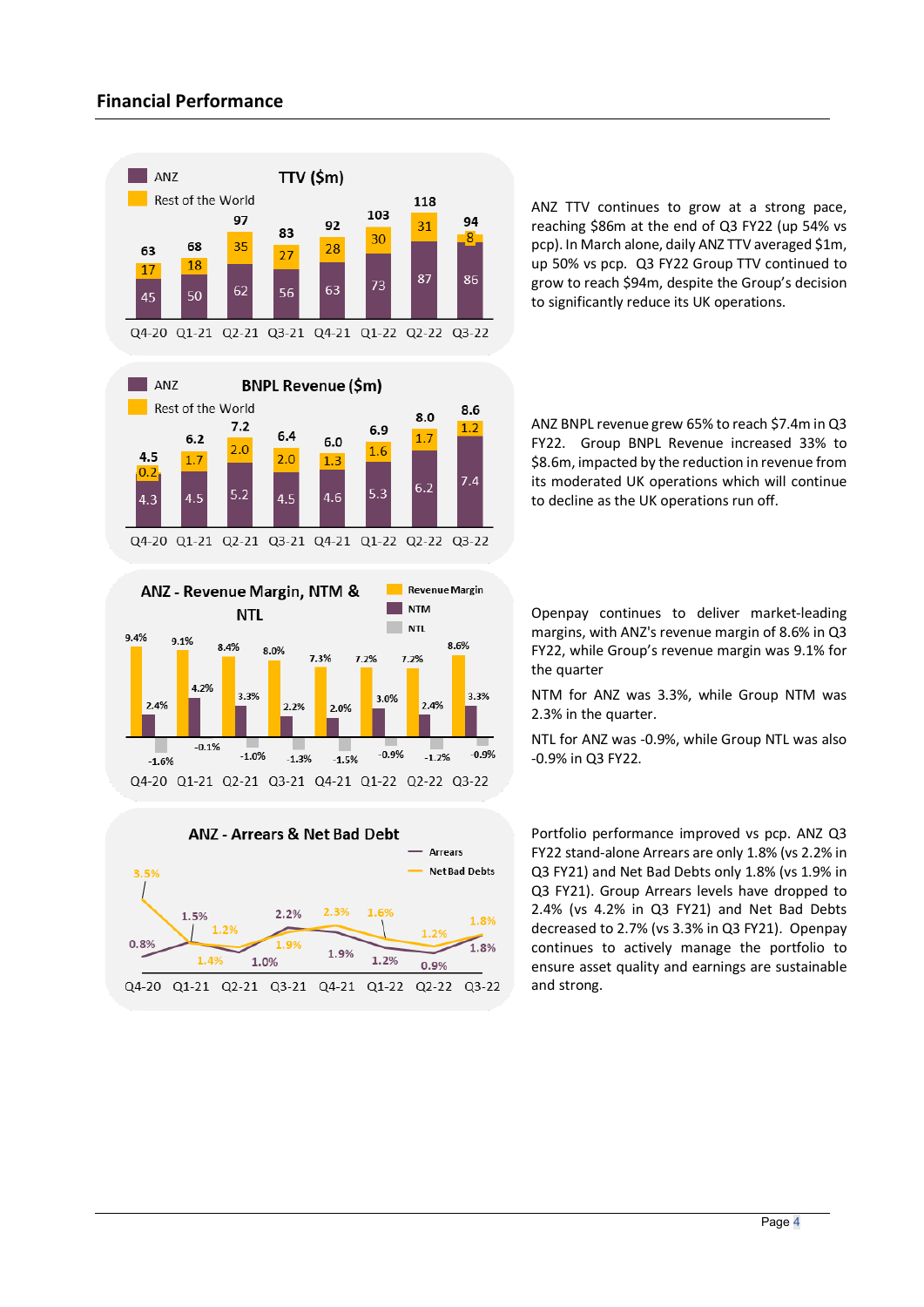

Q3 FY22 cash balance is \$27m. Openpay also has \$11m (\$6m committed) of undrawn working capital facilities. The Group continues to actively manage its funding requirements.

#### Authorised by: **The Board of Directors Openpay Group Ltd**

For further information, please contact:

| <b>Investors</b>                            | Media                   |
|---------------------------------------------|-------------------------|
| Aline van Deventer                          | Australia:              |
| Head of Investor Relations & Communications | Keep Left               |
| Mobile: +61 423 55 34 34                    | openpay@keepleft.com.au |
| investors@openpay.com.au                    |                         |
|                                             | USA:                    |
| Ed Bunting                                  | Stefan Pollack          |
| <b>Company Secretary</b>                    | The Pollack Group       |
| investors@openpay.com.au                    | Mobile: 310-7802364     |
|                                             | Stefan@pollackgroup.com |
|                                             |                         |

#### **About Openpay**

Openpay Group Ltd (ASX: OPY) is a leading payments fintech, delivering smart and friendly solutions to pay and get paid. Openpay delivers an omnichannel financing solution that extends beyond traditional Buy Now, Pay Later in the form of their next-generation "BNPL 2.0" product. BNPL 2.0 provides the gateway to complete transactions, up to \$20,000 with payback terms of up to 24-months, across underserved BNPL verticals, including Automotive, Healthcare, Home Improvement, Membership, Education, and Retail. Openpay has fine-tuned its innovative products for both consumers and merchants, providing transparent terms with quick credit decisions and customizable payment plans for consumers, along with a B2B payment offering that facilitates end-to-end trade account management. Openpay operates in Australia and the United States (operating as Opy) and serves New Zealand and the United Kingdom. For more information, please visit www.opy.com.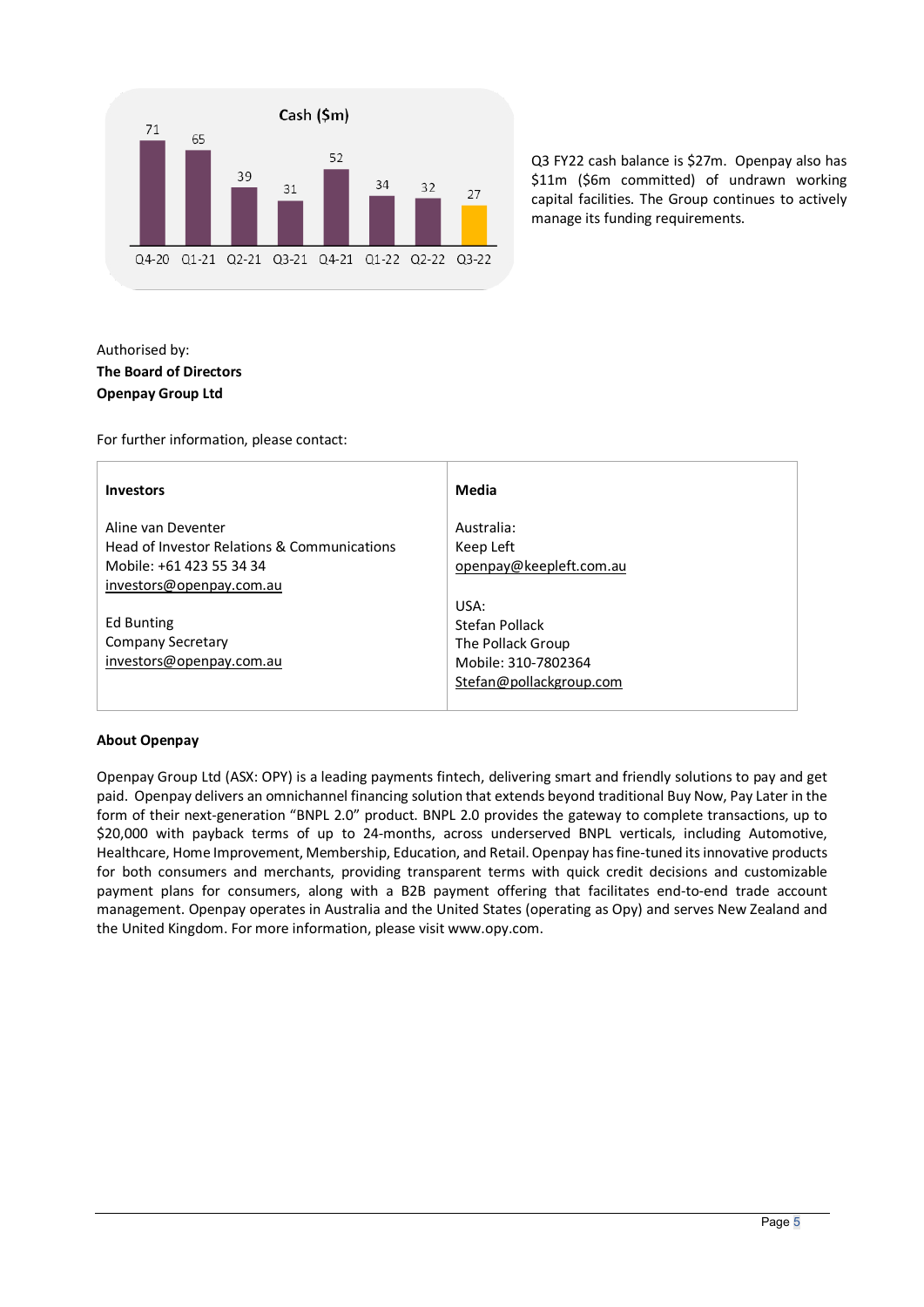## **Appendix 4C**

## **Quarterly cash flow report for entities subject to Listing Rule 4.7B**

# **Name of entity** Openpay Group Ltd **ABN Quarter ended ("current quarter")** 97 637 148 200 31 March 2022

|     | <b>Consolidated statement of cash flows</b>         | <b>Current quarter</b><br>\$A'000 | Year to date (9)<br>months)<br>\$A'000 |
|-----|-----------------------------------------------------|-----------------------------------|----------------------------------------|
| 1.  | Cash flows from operating activities                |                                   |                                        |
| 1.1 | Receipts from customers                             | 108,685                           | 329,256                                |
| 1.2 | Payments for                                        |                                   |                                        |
|     | (a) research and development                        |                                   |                                        |
|     | product manufacturing and operating<br>(b)<br>costs | (2, 513)                          | (7, 172)                               |
|     | advertising and marketing<br>(C)                    | (1,839)                           | (5, 555)                               |
|     | leased assets<br>(d)                                | (106)                             | 238                                    |
|     | staff costs<br>(e)                                  | (12, 232)                         | (37, 497)                              |
|     | (f)<br>administration and corporate costs           | (2,022)                           | (12, 521)                              |
| 1.3 | Dividends received (see note 3)                     |                                   |                                        |
| 1.4 | Interest received                                   |                                   | 26                                     |
| 1.5 | Interest and other costs of finance paid            | (6,009)                           | (13,502)                               |
| 1.6 | Income taxes paid                                   |                                   |                                        |
| 1.7 | Government grants and tax incentives                |                                   |                                        |
| 1.8 | Other (payments to merchants)                       | (90, 729)                         | (320, 100)                             |
| 1.9 | Net cash from / (used in) operating<br>activities   | (6, 764)                          | (66, 827)                              |

|     | Cash flows from investing activities |   |  |
|-----|--------------------------------------|---|--|
| 2.1 | Payments to acquire or for:          |   |  |
|     | entities<br>(a)                      |   |  |
|     | businesses<br>(b)                    |   |  |
|     | property, plant and equipment<br>(C) |   |  |
|     | investments<br>(d)                   | - |  |
|     | intellectual property<br>(e)         | - |  |

ASX Listing Rules Appendix 4C (17/07/20) Page 1 + See chapter 19 of the ASX Listing Rules for defined terms.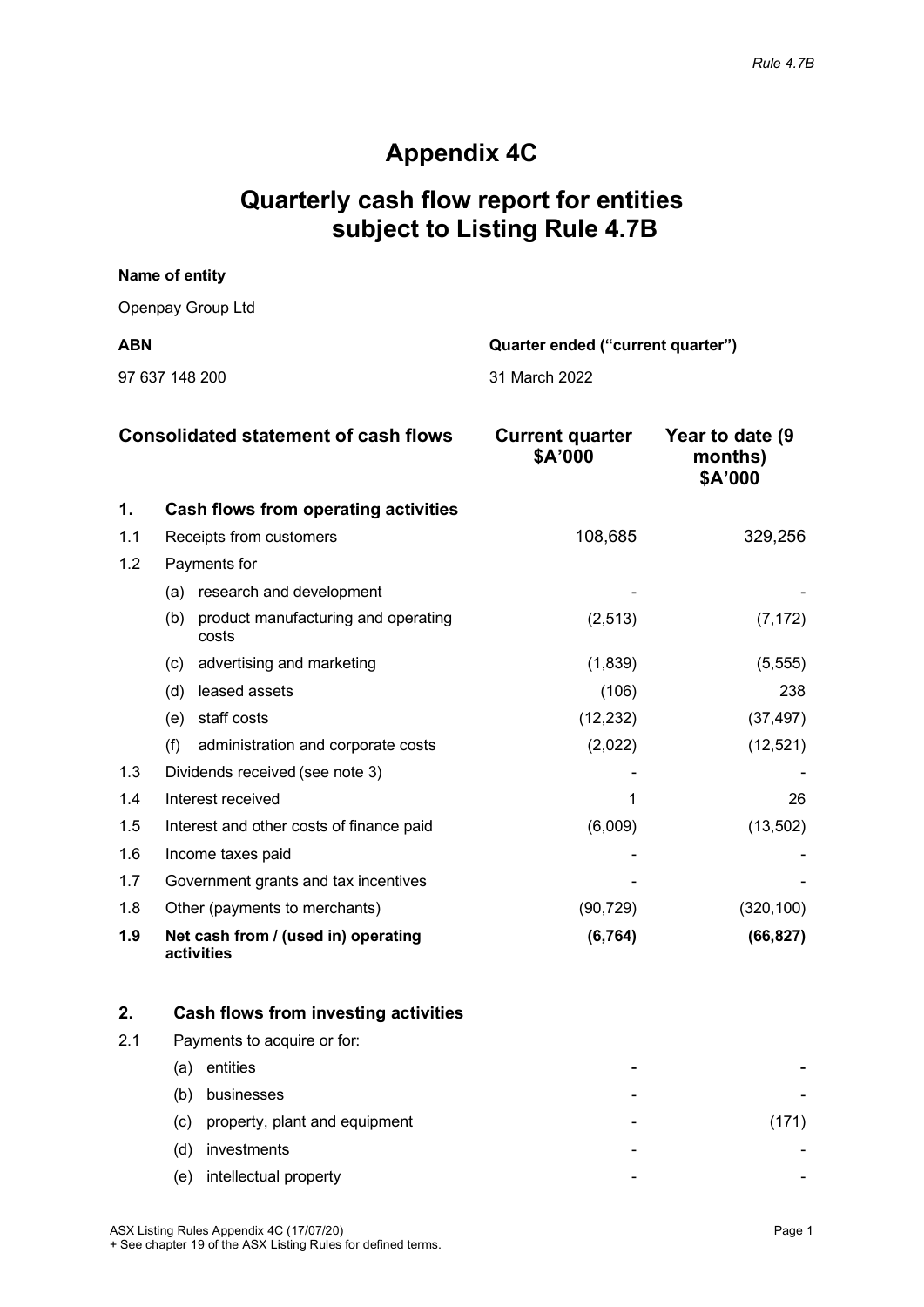|     | <b>Consolidated statement of cash flows</b>       | <b>Current quarter</b><br>\$A'000 | Year to date (9<br>months)<br>\$A'000 |
|-----|---------------------------------------------------|-----------------------------------|---------------------------------------|
|     | (f)<br>other non-current assets                   |                                   |                                       |
| 2.2 | Proceeds from disposal of:                        |                                   |                                       |
|     | entities<br>(a)                                   |                                   |                                       |
|     | (b)<br>businesses                                 |                                   |                                       |
|     | property, plant and equipment<br>(c)              | 46                                |                                       |
|     | investments<br>(d)                                |                                   |                                       |
|     | intellectual property<br>(e)                      |                                   |                                       |
|     | other non-current assets<br>(f)                   |                                   |                                       |
| 2.3 | Cash flows from loans to other entities           |                                   |                                       |
| 2.4 | Dividends received (see note 3)                   |                                   |                                       |
| 2.5 | Other (provide details if material)               |                                   |                                       |
| 2.6 | Net cash from / (used in) investing<br>activities | 46                                | (171)                                 |

| 3.   | Cash flows from financing activities                                                          |       |        |
|------|-----------------------------------------------------------------------------------------------|-------|--------|
| 3.1  | Proceeds from issues of equity securities<br>(excluding convertible debt securities)          |       |        |
| 3.2  | Proceeds from issue of convertible debt<br>securities                                         |       |        |
| 3.3  | Proceeds from exercise of options                                                             |       |        |
| 3.4  | Transaction costs related to issues of<br>equity securities or convertible debt<br>securities |       |        |
| 3.5  | Proceeds from borrowings                                                                      | 2,741 | 44,191 |
| 3.6  | Repayment of borrowings                                                                       |       |        |
| 3.7  | Transaction costs related to loans and<br>borrowings                                          |       |        |
| 3.8  | Dividends paid                                                                                |       |        |
| 3.9  | Other (principal elements of lease<br>payments)                                               | (159) | (869)  |
| 3.10 | Net cash from / (used in) financing<br>activities                                             | 2,582 | 43,322 |

|     | Net increase / (decrease) in cash and<br>cash equivalents for the period |         |          |
|-----|--------------------------------------------------------------------------|---------|----------|
| 4.1 | Cash and cash equivalents at beginning of<br>period                      | 32.124  | 52,078   |
| 4.2 | Net cash from / (used in) operating<br>activities (item 1.9 above)       | (6.764) | (66,827) |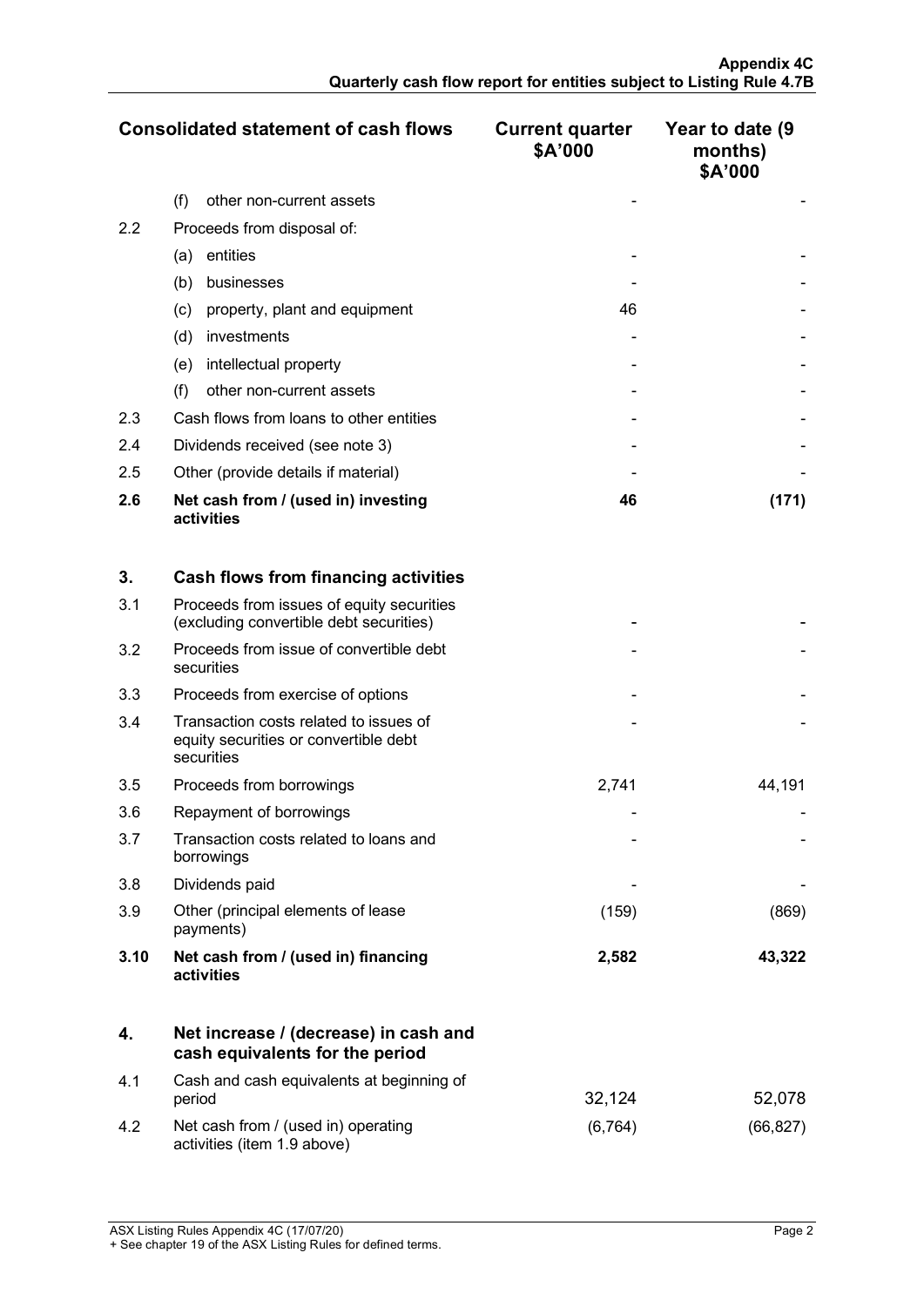|     | <b>Consolidated statement of cash flows</b>                         | <b>Current quarter</b><br>\$A'000 | Year to date (9)<br>months)<br>\$A'000 |
|-----|---------------------------------------------------------------------|-----------------------------------|----------------------------------------|
| 4.3 | Net cash from / (used in) investing activities<br>(item 2.6 above)  | 46                                | (171)                                  |
| 4.4 | Net cash from / (used in) financing activities<br>(item 3.10 above) | 2.582                             | 43.322                                 |
| 4.5 | Effect of movement in exchange rates on<br>cash held                | (499)                             | (914)                                  |
| 4.6 | Cash and cash equivalents at end of<br>period                       | 27.489                            | 27.489                                 |

| 5.  | Reconciliation of cash and cash<br>equivalents<br>at the end of the quarter (as shown in the<br>consolidated statement of cash flows) to the<br>related items in the accounts | <b>Current quarter</b><br>\$A'000 | <b>Previous quarter</b><br>\$A'000 |
|-----|-------------------------------------------------------------------------------------------------------------------------------------------------------------------------------|-----------------------------------|------------------------------------|
| 5.1 | <b>Bank balances</b>                                                                                                                                                          | 24,425                            | 27.927                             |
| 5.2 | Call deposits                                                                                                                                                                 |                                   |                                    |
| 5.3 | <b>Bank overdrafts</b>                                                                                                                                                        |                                   |                                    |
| 5.4 | Other (Cash Suspense)                                                                                                                                                         | 3.074                             | 4.197                              |
| 5.5 | Cash and cash equivalents at end of<br>quarter (should equal item 4.6 above)                                                                                                  | 27,489                            | 32.124                             |

| 6.                                                                                                                                                          | Payments to related parties of the entity and their<br>associates                          | <b>Current quarter</b><br><b>\$A'000</b> |
|-------------------------------------------------------------------------------------------------------------------------------------------------------------|--------------------------------------------------------------------------------------------|------------------------------------------|
| 6.1                                                                                                                                                         | Aggregate amount of payments to related parties and their<br>associates included in item 1 |                                          |
| 62                                                                                                                                                          | Aggregate amount of payments to related parties and their<br>associates included in item 2 |                                          |
| Note: if any amounts are shown in items 6.1 or 6.2, your quarterly activity report must include a description of, and an<br>explanation for, such payments. |                                                                                            |                                          |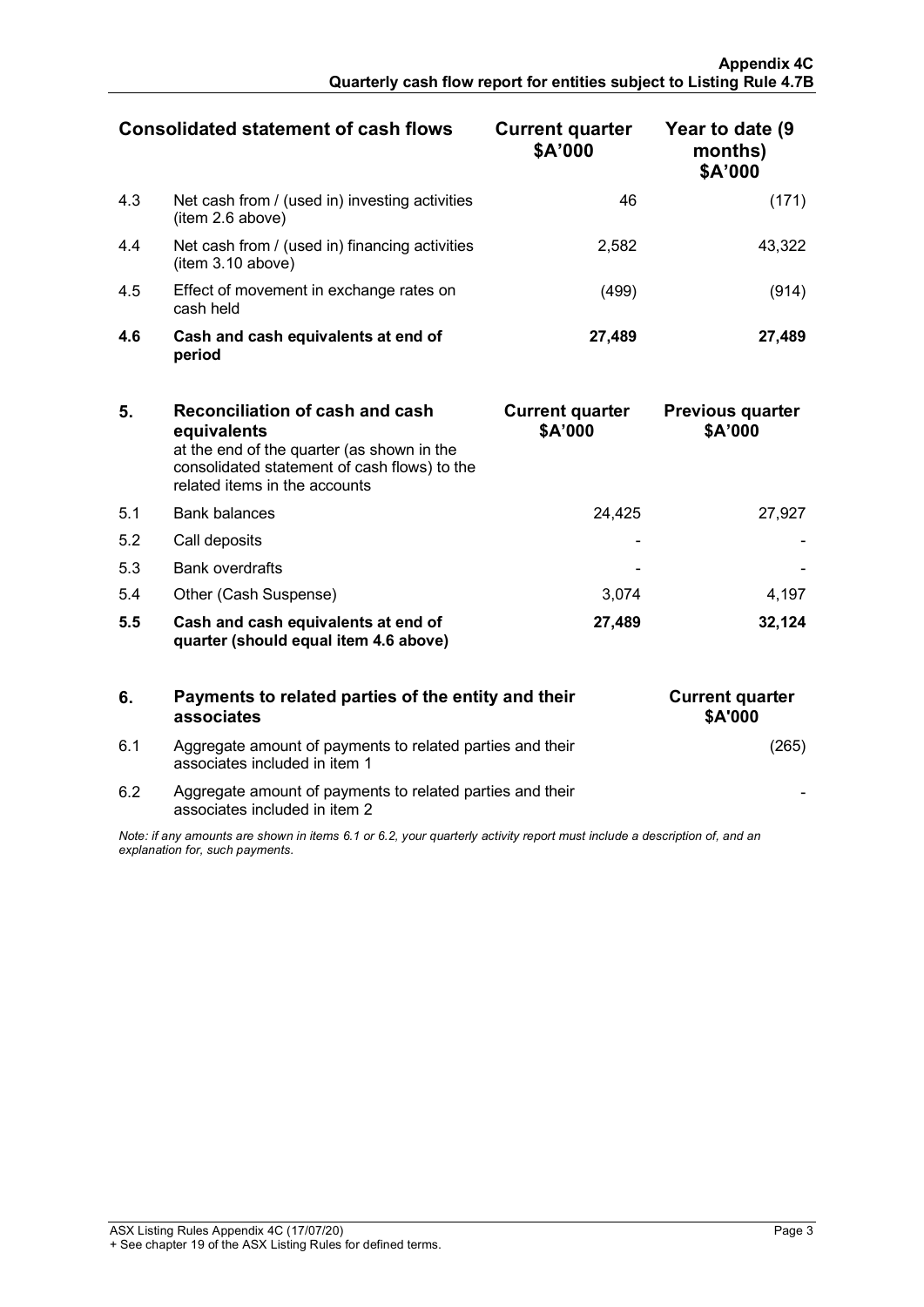| 7.1<br>Loan facilities<br>572,927<br>95,335<br>7.2<br>Credit standby arrangements<br>7.3<br>Other (please specify)<br>7.4<br><b>Total financing facilities</b><br>572,927<br>95,335<br>7.5<br>Unused financing facilities available at quarter end<br>477,592<br>7.6<br>Include in the box below a description of each facility above, including the lender, interest<br>rate, maturity date and whether it is secured or unsecured. If any additional financing<br>facilities have been entered into or are proposed to be entered into after quarter end,<br>include a note providing details of those facilities as well.<br>Loan facilities in Australia consist of working capital facilities with A H Meydan Pty Ltd and<br>Riviera Capital Pty Ltd, and a commercial bill with GCI Commercial Finance<br>Fund. Borrowings carry a fixed interest rate (working capital facilities), an interest rate<br>based on the Bank Bill Swap Rate (GCI) plus a margin. The working capital facilities offer<br>an available borrowing base of \$40 million, \$5 million of which is uncommitted. There was<br>\$29 million outstanding on the working capital facilities as of 31 March 2022. The<br>commercial bill offers an available borrowing base of \$65 million of which \$55 million is<br>committed and \$10 million is uncommitted. Of the \$55 million committed, \$47 million is<br>drawn as of 31 March 2022.<br>The Loan Facility in the UK consists of a funding agreement with Global Growth Capital<br>(GGC) of £60 million of which £25 million is committed and £35 million is<br>uncommitted. Borrowings carry a fixed interest rate. Of the £25 million committed, £9<br>million is drawn as of 31 March 2022.<br>The Loan Facility in the US consists of a warehouse funding agreement with Goldman Sachs<br>and Atalaya of US\$271.4 million of which US\$135.7 million is committed and US\$135.7<br>million is uncommitted. Borrowings carry a floating interest rate based on Libor plus a margin.<br>As at 31 March 2022 no funds have been drawn under this facility.<br>Estimated cash available for future operating activities<br>\$A'000<br>8. | 7. | <b>Financing facilities</b><br>Note: the term "facility' includes all forms of financing<br>arrangements available to the entity.<br>Add notes as necessary for an understanding of the<br>sources of finance available to the entity. | <b>Total facility</b><br>amount at quarter<br>end<br>\$A'000 | Amount drawn at<br>quarter end<br>\$A'000 |
|-------------------------------------------------------------------------------------------------------------------------------------------------------------------------------------------------------------------------------------------------------------------------------------------------------------------------------------------------------------------------------------------------------------------------------------------------------------------------------------------------------------------------------------------------------------------------------------------------------------------------------------------------------------------------------------------------------------------------------------------------------------------------------------------------------------------------------------------------------------------------------------------------------------------------------------------------------------------------------------------------------------------------------------------------------------------------------------------------------------------------------------------------------------------------------------------------------------------------------------------------------------------------------------------------------------------------------------------------------------------------------------------------------------------------------------------------------------------------------------------------------------------------------------------------------------------------------------------------------------------------------------------------------------------------------------------------------------------------------------------------------------------------------------------------------------------------------------------------------------------------------------------------------------------------------------------------------------------------------------------------------------------------------------------------------------------------------------------------------------------------------------------------------------------------------|----|----------------------------------------------------------------------------------------------------------------------------------------------------------------------------------------------------------------------------------------|--------------------------------------------------------------|-------------------------------------------|
|                                                                                                                                                                                                                                                                                                                                                                                                                                                                                                                                                                                                                                                                                                                                                                                                                                                                                                                                                                                                                                                                                                                                                                                                                                                                                                                                                                                                                                                                                                                                                                                                                                                                                                                                                                                                                                                                                                                                                                                                                                                                                                                                                                               |    |                                                                                                                                                                                                                                        |                                                              |                                           |
|                                                                                                                                                                                                                                                                                                                                                                                                                                                                                                                                                                                                                                                                                                                                                                                                                                                                                                                                                                                                                                                                                                                                                                                                                                                                                                                                                                                                                                                                                                                                                                                                                                                                                                                                                                                                                                                                                                                                                                                                                                                                                                                                                                               |    |                                                                                                                                                                                                                                        |                                                              |                                           |
|                                                                                                                                                                                                                                                                                                                                                                                                                                                                                                                                                                                                                                                                                                                                                                                                                                                                                                                                                                                                                                                                                                                                                                                                                                                                                                                                                                                                                                                                                                                                                                                                                                                                                                                                                                                                                                                                                                                                                                                                                                                                                                                                                                               |    |                                                                                                                                                                                                                                        |                                                              |                                           |
|                                                                                                                                                                                                                                                                                                                                                                                                                                                                                                                                                                                                                                                                                                                                                                                                                                                                                                                                                                                                                                                                                                                                                                                                                                                                                                                                                                                                                                                                                                                                                                                                                                                                                                                                                                                                                                                                                                                                                                                                                                                                                                                                                                               |    |                                                                                                                                                                                                                                        |                                                              |                                           |
|                                                                                                                                                                                                                                                                                                                                                                                                                                                                                                                                                                                                                                                                                                                                                                                                                                                                                                                                                                                                                                                                                                                                                                                                                                                                                                                                                                                                                                                                                                                                                                                                                                                                                                                                                                                                                                                                                                                                                                                                                                                                                                                                                                               |    |                                                                                                                                                                                                                                        |                                                              |                                           |
|                                                                                                                                                                                                                                                                                                                                                                                                                                                                                                                                                                                                                                                                                                                                                                                                                                                                                                                                                                                                                                                                                                                                                                                                                                                                                                                                                                                                                                                                                                                                                                                                                                                                                                                                                                                                                                                                                                                                                                                                                                                                                                                                                                               |    |                                                                                                                                                                                                                                        |                                                              |                                           |
|                                                                                                                                                                                                                                                                                                                                                                                                                                                                                                                                                                                                                                                                                                                                                                                                                                                                                                                                                                                                                                                                                                                                                                                                                                                                                                                                                                                                                                                                                                                                                                                                                                                                                                                                                                                                                                                                                                                                                                                                                                                                                                                                                                               |    |                                                                                                                                                                                                                                        |                                                              |                                           |
|                                                                                                                                                                                                                                                                                                                                                                                                                                                                                                                                                                                                                                                                                                                                                                                                                                                                                                                                                                                                                                                                                                                                                                                                                                                                                                                                                                                                                                                                                                                                                                                                                                                                                                                                                                                                                                                                                                                                                                                                                                                                                                                                                                               |    |                                                                                                                                                                                                                                        |                                                              |                                           |
|                                                                                                                                                                                                                                                                                                                                                                                                                                                                                                                                                                                                                                                                                                                                                                                                                                                                                                                                                                                                                                                                                                                                                                                                                                                                                                                                                                                                                                                                                                                                                                                                                                                                                                                                                                                                                                                                                                                                                                                                                                                                                                                                                                               |    |                                                                                                                                                                                                                                        |                                                              |                                           |
|                                                                                                                                                                                                                                                                                                                                                                                                                                                                                                                                                                                                                                                                                                                                                                                                                                                                                                                                                                                                                                                                                                                                                                                                                                                                                                                                                                                                                                                                                                                                                                                                                                                                                                                                                                                                                                                                                                                                                                                                                                                                                                                                                                               |    |                                                                                                                                                                                                                                        |                                                              |                                           |
|                                                                                                                                                                                                                                                                                                                                                                                                                                                                                                                                                                                                                                                                                                                                                                                                                                                                                                                                                                                                                                                                                                                                                                                                                                                                                                                                                                                                                                                                                                                                                                                                                                                                                                                                                                                                                                                                                                                                                                                                                                                                                                                                                                               |    |                                                                                                                                                                                                                                        |                                                              |                                           |

| <b>.</b> | ESUMARA CASH AVANADIC TOI TURN C OPCTARING ACHVILICS                         | YA VVV  |
|----------|------------------------------------------------------------------------------|---------|
| 8.1      | Net cash from / (used in) operating activities (item 1.9)                    | (6,764  |
| 8.2      | Cash and cash equivalents at quarter end (item 4.6)                          | 27,489  |
| 8.3      | Unused finance facilities available at quarter end (item 7.5)                | 477.592 |
| 8.4      | Total available funding (item $8.2 +$ item $8.3$ )                           | 505.081 |
|          |                                                                              |         |
| 8.5      | Estimated quarters of funding available (item 8.4 divided by<br>item $8.1$ ) | 74.7    |
|          |                                                                              |         |

*Note: if the entity has reported positive net operating cash flows in item 1.9, answer item 8.5 as "N/A". Otherwise, a figure for the estimated quarters of funding available must be included in item 8.5.*